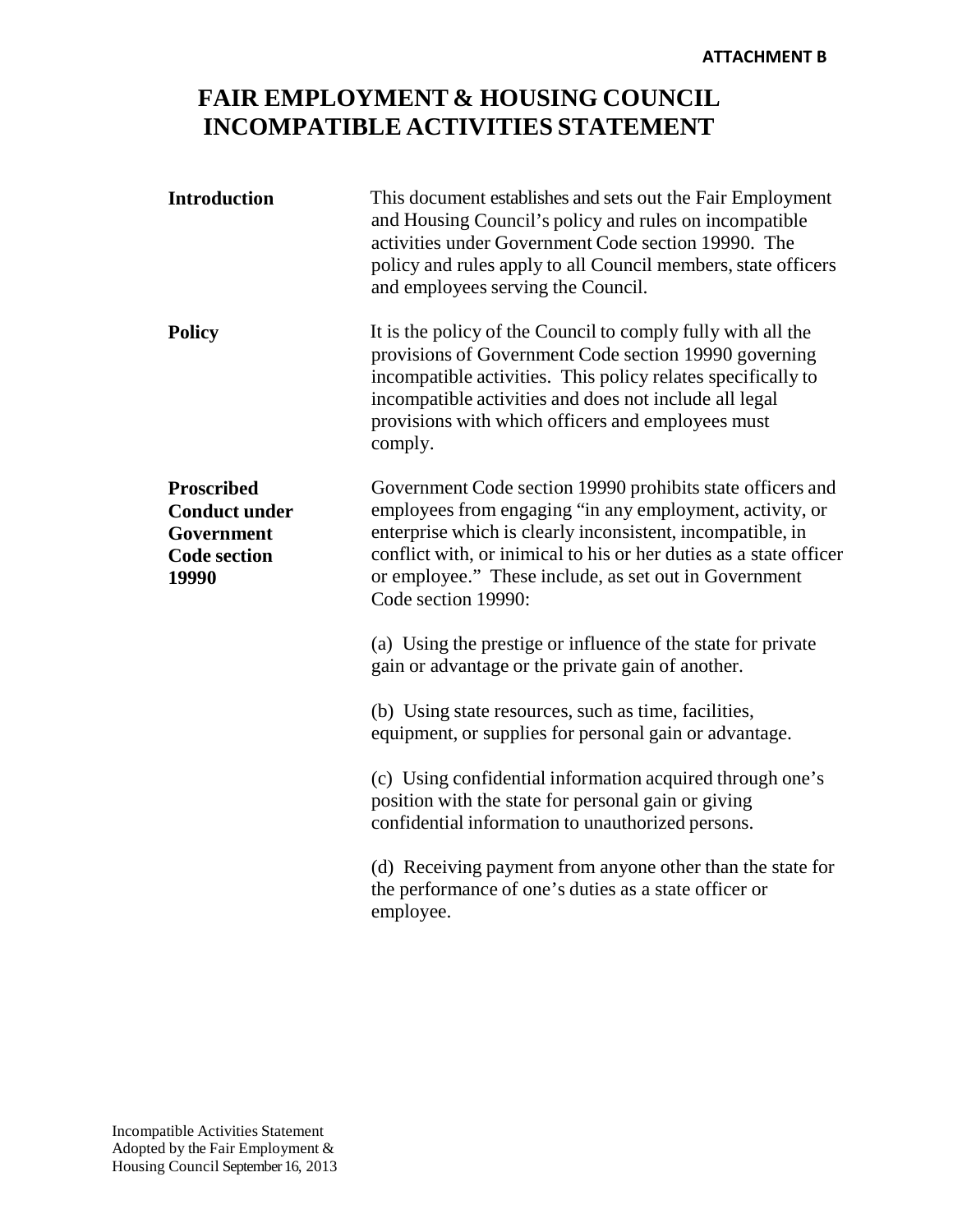| <b>Proscribed Conduct</b><br>(continued)                                  | (e) Engaging in an act outside state service that may later<br>be reviewed or subject to control, audit, or enforcement by<br>the state officer or employee as part of his or her official<br>duties.                                                                                                                                                                                                                                                                                    |
|---------------------------------------------------------------------------|------------------------------------------------------------------------------------------------------------------------------------------------------------------------------------------------------------------------------------------------------------------------------------------------------------------------------------------------------------------------------------------------------------------------------------------------------------------------------------------|
|                                                                           | (f) Receiving a gift, service, gratuity, favor, hospitality,<br>loan, or any other thing of value from anyone who is doing<br>business or seeking to do business with the officer's or<br>employee's agency where the purpose was intended to<br>influence or reward the state officer or employee in his or<br>her official duties.                                                                                                                                                     |
|                                                                           | (g) Failing to devote his or her full time, attention, and<br>efforts to his or her state office or employment during his or<br>her hours of duty as a state officer or employee.                                                                                                                                                                                                                                                                                                        |
| Council<br>Members'<br><b>Employment</b>                                  | As the Council members appointed to the Council serve<br>without compensation, but for their statutory per diem for<br>time actually spent in the performance of Council duties<br>plus expenses (Gov. Code, $\S$ 12905), it is recognized that<br>Council members may continue their own employment, or<br>undertake private employment, so long as that employment<br>does not conflict with their duties as Council members or<br>with the mandates of Government Code section 19990. |
| Council's<br><b>Adoption of</b><br><b>Incompatibility</b><br><b>Rules</b> | The Council, in adopting its incompatibility statement,<br>adopts the foregoing rules governing incompatible<br>activities, pursuant to Government Code section 19990.<br>The Council affirms its intention to comply fully with<br>Government Code section 19990 and all related provisions,<br>and prohibits activities which are clearly inconsistent,<br>incompatible, in conflict with, or inimical to its officers' or<br>employees' service or employment.                        |
| <b>Notice to Officers</b><br>and Employees                                | A copy of this statement shall be given to each currently<br>serving Council member of the Fair Employment and<br>Housing Council, and to future Council members upon<br>their appointment.                                                                                                                                                                                                                                                                                              |